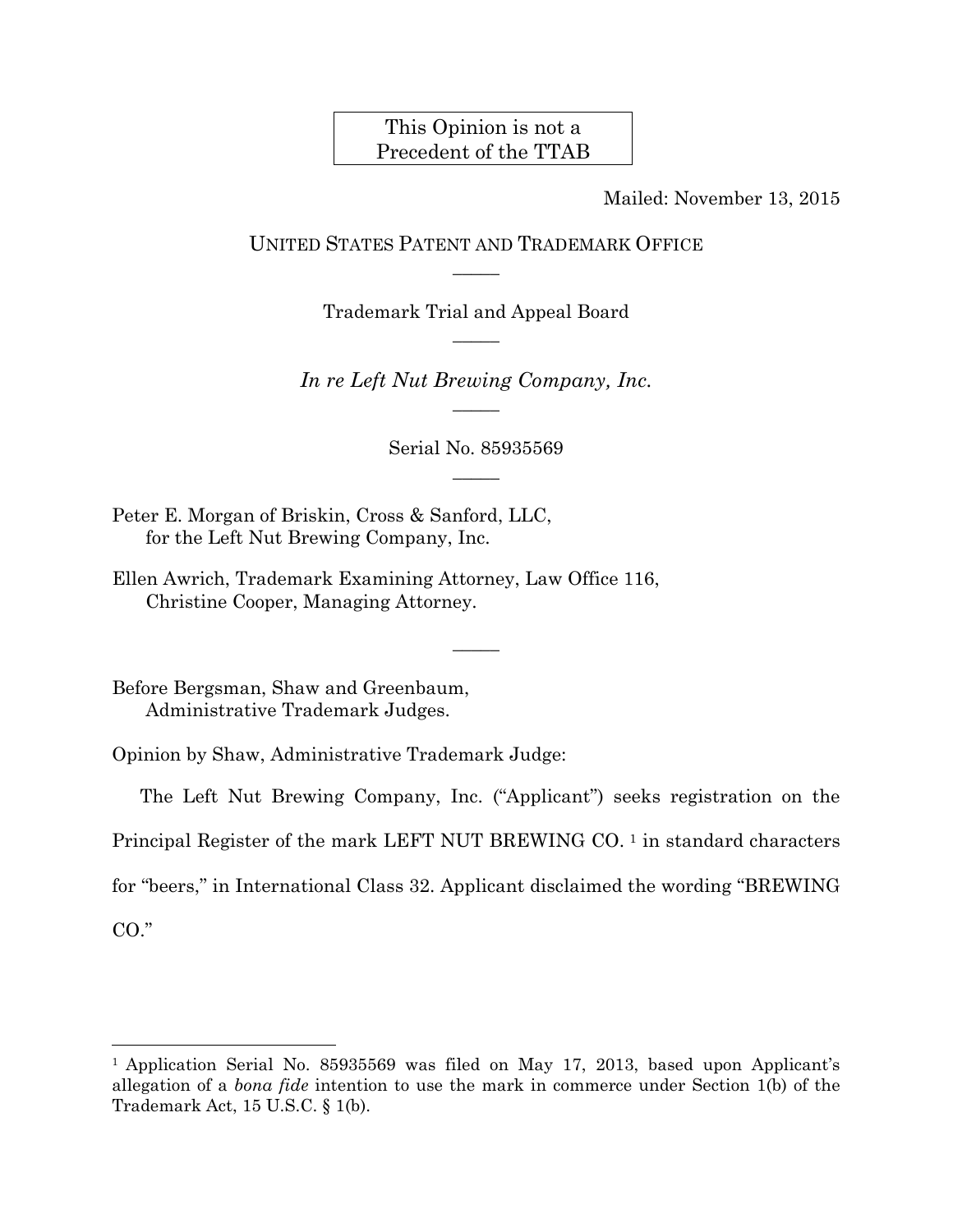The Trademark Examining Attorney refused registration of Applicant's mark under Section 2(a) of the Trademark Act, 15 U.S.C. § 2(a), on the ground that the applied-for mark consists of immoral or scandalous matter.

When the refusal was made final, Applicant appealed and requested reconsideration. After the Examining Attorney denied the request for reconsideration, the appeal resumed. We reverse the refusal to register.

#### I. Preliminary Matter

Before proceeding to the merits of the refusal, we address a preliminary matter. Applicant, in its brief, objected under Trademark Rule 2.142 to evidence submitted by the Examining Attorney with her response to the Applicant's request for reconsideration filed with Applicant's appeal.[2](#page-1-0) Applicant states that it did not address the evidence inasmuch as the Examining Attorney "did not make such evidence part of the record or allow Applicant to respond to the same prior to the appeal."[3](#page-1-1)

The Examining Attorney's evidence is properly of record and has been considered by the Board. "When a timely request for reconsideration of an appealed action is filed (with or without new evidence), the examining attorney may submit, with his or her response to the request, new evidence directed to the issue(s) for which reconsideration is sought." TBMP § 1207.04; *In re Davey Prods. Pty Ltd.*, 92 USPQ2d 1198, 1201 (TTAB 2009) (evidence submitted in response to a request for reconsideration that is filed with notice of appeal is part of the application record).

<span id="page-1-0"></span><sup>&</sup>lt;sup>2</sup> 1 TTABVUE.

<span id="page-1-1"></span><sup>3</sup> Applicant's Br. at 4; 10 TTABVUE 5.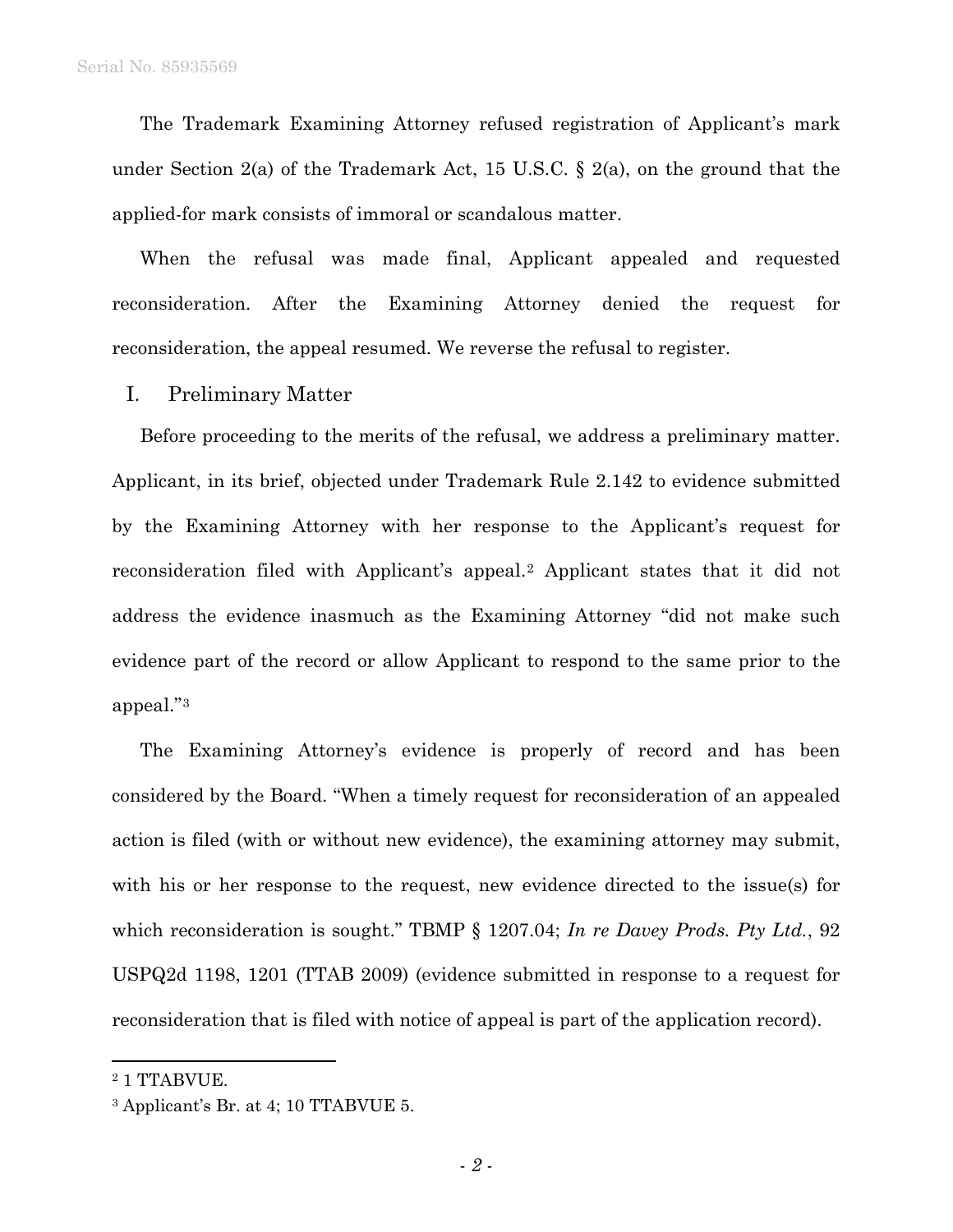### II. Section 2(a) refusal

Section 2 of the Trademark Act provides in pertinent part that:

No trademark by which the goods of the applicant may be distinguished from the goods of others shall be refused registration on the principal register on account of its nature unless it—

(a) Consists of or comprises immoral . . . or scandalous matter. . . .

15 U.S.C. § 1052(a). The Patent and Trademark Office may prove that a mark is scandalous and refuse registration by establishing that the mark is "vulgar." *In re Fox*, 702 F.3d 633, 105 USPQ2d 1247, 1248 (Fed. Cir. 2012) (citing *In re Boulevard Entm't, Inc.*, 334 F.3d 1336, 67 USPQ2d 1475 (Fed. Cir. 2003)); *In re Star Belly Stitcher, Inc.*, 107 USPQ2d 2059, 2060 (TTAB 2013). This demonstration must be made in the context of contemporary attitudes, in the context of the marketplace as applied to the goods described in the application, and from the standpoint of not necessarily a majority, but a substantial composite of the general public. *In re Fox*, 105 USPQ2d at 1248.

Dictionary definitions alone may be sufficient to establish that a proposed mark comprises scandalous matter, where multiple dictionaries indicate that a word is vulgar, and the Applicant's use of the word is limited to the vulgar meaning of the word. *In re Boulevard Entm't*, 67 USPQ2d at 1478 (holding 1-800-JACK-OFF and JACK OFF scandalous, where all dictionary definitions of "jack-off" were considered vulgar). Where the meaning of a mark is ambiguous, however, mere dictionary evidence of a possible vulgar meaning may be insufficient to establish the vulgarity of the mark. *In re Fox*, 105 USPQ2d at 1248.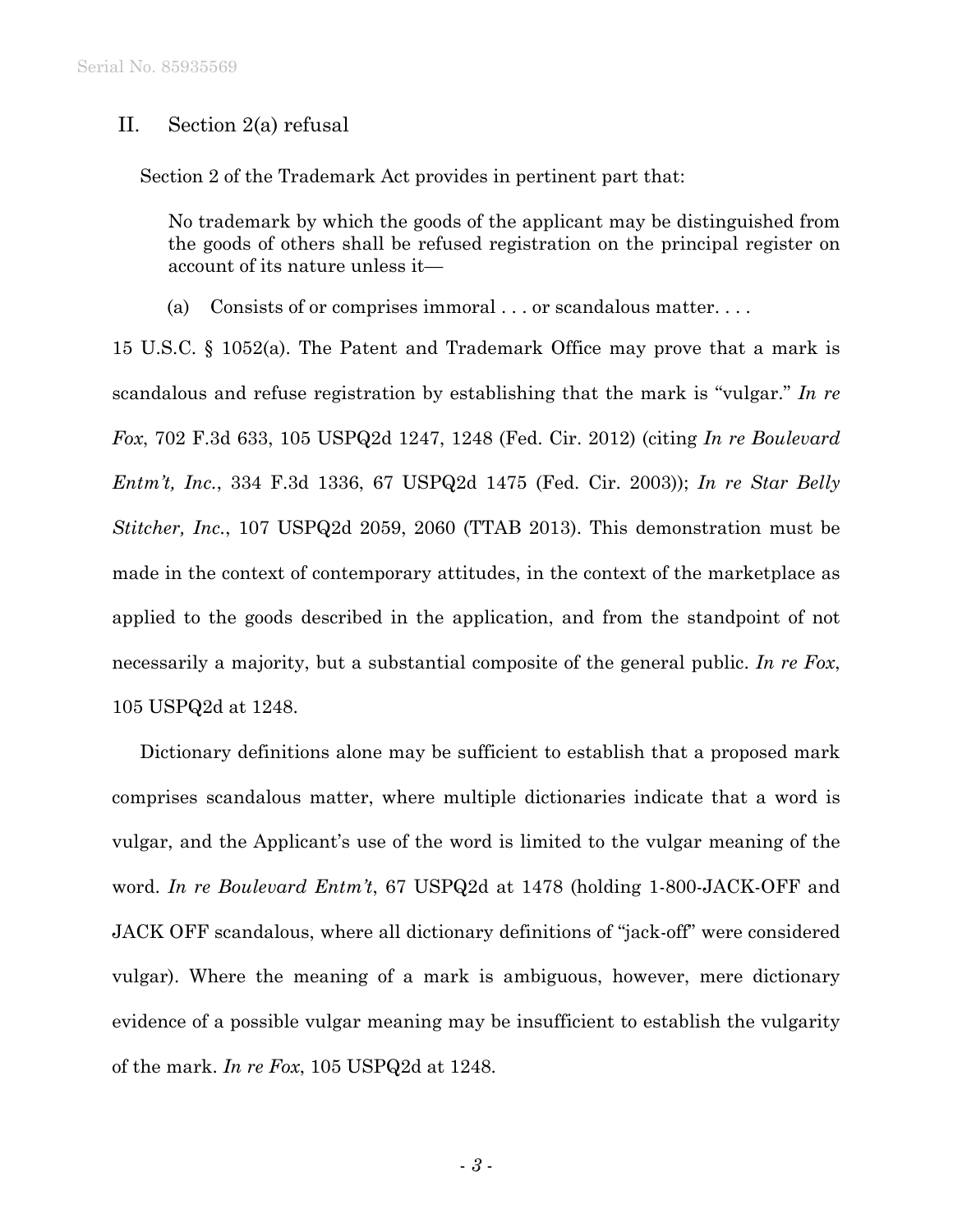We also note that, in cases under Section 2(a), the Federal Circuit has approved of publication of marks where the Board may have doubt that the record supports a finding that a mark is scandalous. *See In re Mavety Media Group Ltd*., 33 F.3d 1367, 31 USPQ2d 1923, 1928 (Fed. Cir. 1994) (vacating the Board's affirmance of a refusal and noting its preference for the approach taken by the Board in *In re In Over Our Heads Inc*., 16 USPQ2d 1653, 1654-55 (TTAB 1990)).

Although the applied-for mark is the LEFT NUT BREWING CO., the refusal to register is directed to the term "left nut." Accordingly, our analysis under Section 2(a) focuses on this term.

To support the refusal, the Examining Attorney submitted dictionary definitions of all of the words in the mark. The following definition from the Merriam-Webster online dictionary submitted by the Examining Attorney is representative of the definitions of "nut":[4](#page-3-0)

## $\text{NUT}$  *noun*  $\text{Y}_{\text{nat}}$

## **Definition of NUT**

- **1 a (1) :** a hard-shelled dry fruit or seed with a separable rind or shell and interior kernel **(2) :** the kernel of a nut **b** : a dry indehiscent one-seeded fruit with a woody pericarp
- **2 a :** a hard problem or undertaking **b :** CORE, HEART
- **3 :** a perforated block usually of metal that has an internal screw thread and is used on a bolt or screw for tightening or holding something
- **4 :** the ridge in a stringed instrument (as a violin) over which the strings pass on the upper end of the fingerboard
- **5 :** a small lump (as of butter)
- **6 a :** a foolish, eccentric, or crazy person

<span id="page-3-0"></span> <sup>4</sup> Office Action of September, 5, 2013, pp. 10-12; Merriam-Webster (2010), www.merriamwebster.com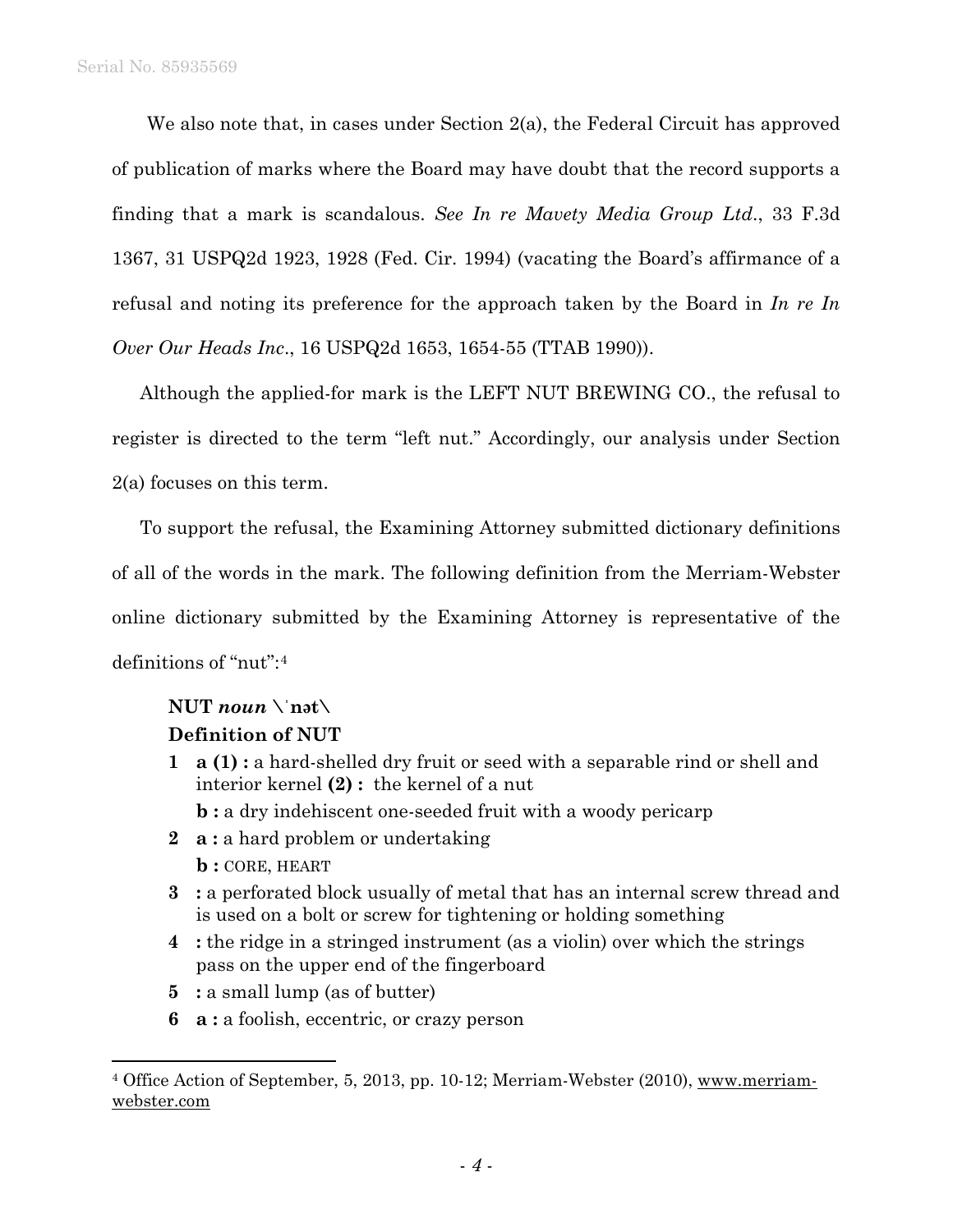- **b :** ENTHUSIAST <a movie *nut*>
- **7** *plural* **:** NONSENSE —often used interjectionally
- **8** *slang* **:** a person's head
- **9** *usually vulgar* **:** TESTIS
- **10 :** the amount of money that must be earned in order to break even

Four other dictionary definitions provided by the Examining Attorney also indicate

via usage notes that "nut" is considered to be vulgar when used to refer to a testicle:

- Yahoo! Education (2009), http://education.yahoo.com/reference/dictionary/nut, 8. *Vulgar Slang* A testicle;[5](#page-4-0)
- Wordsmyth (2013), http://www.wordsmyth.net, definition 6: (often pl.; vulgar slang) a testicle;<sup>[6](#page-4-1)</sup>
- Webster's New World College Dictionary (2010), http://www.yourdictionary.com/nut, [7](#page-4-2). b. the testicles: a vulgar usage;<sup>7</sup> and
- The American Heritage<sup>®</sup> Dictionary of the English Language, 5th ed. (2013), http://www.yourdictionary.com, 8. *Vulgar Slang* A testicle.[8](#page-4-3)

Because the term "left nut" does not appear in standard dictionaries, the

Examining Attorney included the following definition of "left nut" from the Urban

Dictionary, urbandictionary.com, a crowdsourced online dictionary:<sup>[9](#page-4-4)</sup>

- 1. left nut n. a part of one's anatomy that one would sacrifice to experience something exceptional
- 2. left nut The back seat of a car directly behind the driver. The seat behind shotgun is known as right nut....
- 3. Left Nut The act of beating someones [sic] ass, without using any effort. You use as much effort as your left nut.
- 4. Left Nut The position of a passenger in the back seat of a vehicle directly behind the driver
- 5. left nut An insult to one, usually stupid or retarded, always sagging, or sticking out.

<span id="page-4-0"></span> <sup>5</sup> Office Action of September, 5, 2013, pp. 10-12.

<span id="page-4-1"></span><sup>6</sup> *Id.,* pp. 17-18.

<span id="page-4-2"></span><sup>7</sup> Office Action of September, 8, 2014, pp. 4-5.

<span id="page-4-3"></span><sup>8</sup> *Id.*, pp. 5-6.

<span id="page-4-4"></span><sup>9</sup> Office Action of September, 5, 2013, pp. 19-24.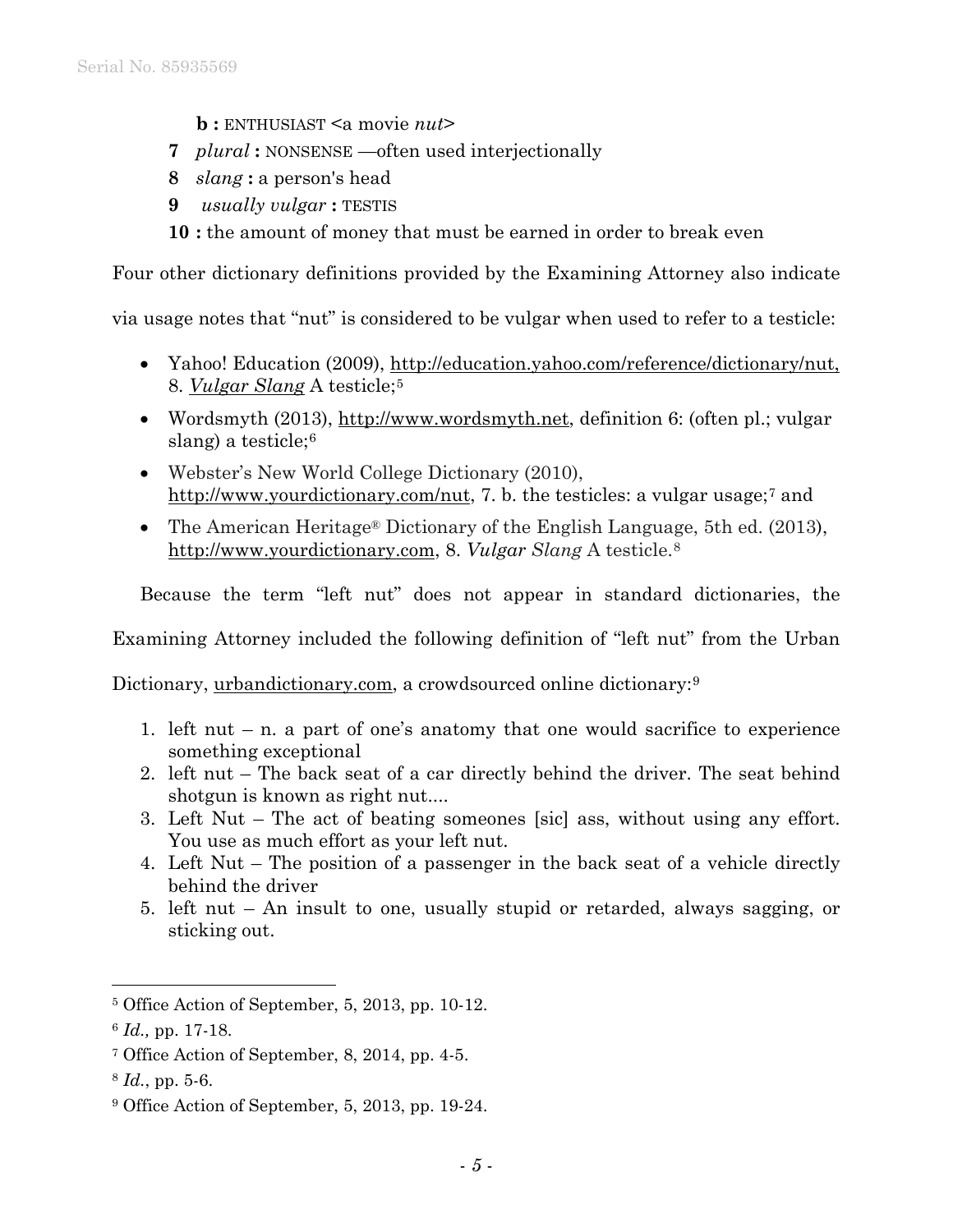6. left nut – the left testicle a left wing screwball anyone of the political left

The Examining Attorney also introduced a number of Internet articles and other

web site excerpts which use the term "left nut" in various contexts:<sup>[10](#page-5-0)</sup>

- *The DMV Can Suck my Left Nut*, theonion.com, the title of a commentary on renewing a driver's license at the department of motor vehicles;
- *Alan Simpson's Advice to Reporter: "Grab Your Left Nut For Luck*," huffingtonpost.com, the title of an article discussing quotations from former U.S. Senator Alan Simpson;
- *Should I Get a 2<sup>nd</sup> Opinion On My Sore Left Nut?*, metafilter.com, a question posed on a self-help question and answer web site discussing when to seek medical help;
- *Top Five Things You'd Give Your Left Nut To Do*, epictv.com, the title of an article on extreme sports trends on a website featuring travel and adventure videos;
- *I would Give My Left Nut To Play Ball And Party With This Year's Phillies Phantasy Camp Roster,* barstoolsports.com, the title of an article on a sports web site discussing the merits of a fantasy baseball roster;
- *What game would you give your left nut (or ovary) to see remastered?,*  bungie.net, the title of a thread in an online computer gaming forum;
- "Grab your left nut, make your right one jealous," metrolyrics.com, lyrics from the song *Just Lose It* by musical artist Eminem;
- "At one point or other, most of us have said something like, 'I'd give my left nut if I could...."", talkingaboutmenshealth.com, a statement in an article about surgical errors;
- "Hey left nut? ... What right nut? ... Who's the penis between us?", www.someecards.com, a joke appearing on an electronic greeting card; and
- "*Lance Armstrong Exchanged Left Nut for Steroids* … the former champion traded his left nut in exchange for steroids … [mailed] his left testicle through Fed Ex.", bsgossip.com, an article discussing cyclist Lance Armstrong's cancer and steroid use.

<span id="page-5-0"></span> <sup>10</sup> Office Action of March 12, 2015, pp. 2-38.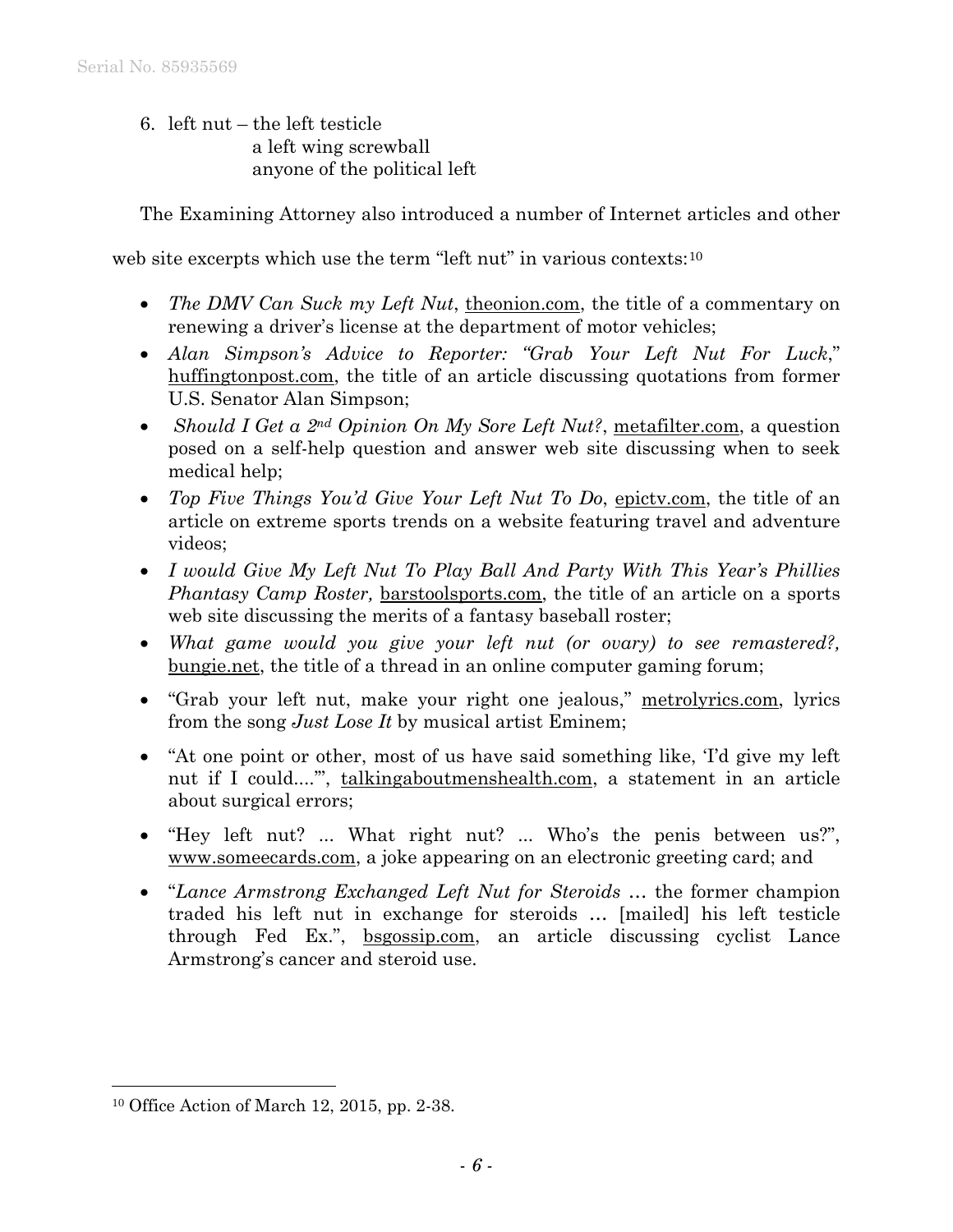Based on the foregoing evidence, the Examining Attorney argues that "[w]hen 'LEFT NUT' is considered as a unit, the meaning is clearly limited to the vulgar meaning referring to the left testicle,"[11](#page-6-0) and is thus scandalous under Section 2(a).

Applicant's arguments against the refusal to register are essentially two-fold. First, Applicant argues that the Examining Attorney impermissibly burdened Applicant with proving that the mark is not vulgar. Second, Applicant argues that the evidence of record shows that the mark is not vulgar in that it has a number of non-vulgar meanings, similar marks have previously registered, and such anatomical references are not *per se* vulgar.

Applicant's first argument is unavailing. The U.S. Patent and Trademark Office has the burden of proving that a trademark falls within the prohibition of Section 2(a). *Mavety,* 31 USPQ2d at 1925. But if such a showing is made, the burden of rebuttal shifts to Applicant. *In re Squaw Valley Dev. Co.*, 80 USPQ2d 1264, 1267, 1271 (TTAB 2006). Whether a mark comprises scandalous matter is a conclusion of law made by the Board based upon underlying factual inquiries. *Mavety*, 31 USPQ2d at 1926.

In support of her refusal, the Examining Attorney submitted numerous dictionary definitions of the term "nut" which included usage notes describing the term as vulgar when referring to the testicles, as well as a definition of the term "left nut" from the Urban Dictionary and a number of excerpts from the Internet showing use of the term "left nut" referring to the left testicle. Applicant submitted

<span id="page-6-0"></span> <sup>11</sup> Examining Attorney's Br. at 8; 12 TTABVUE 9.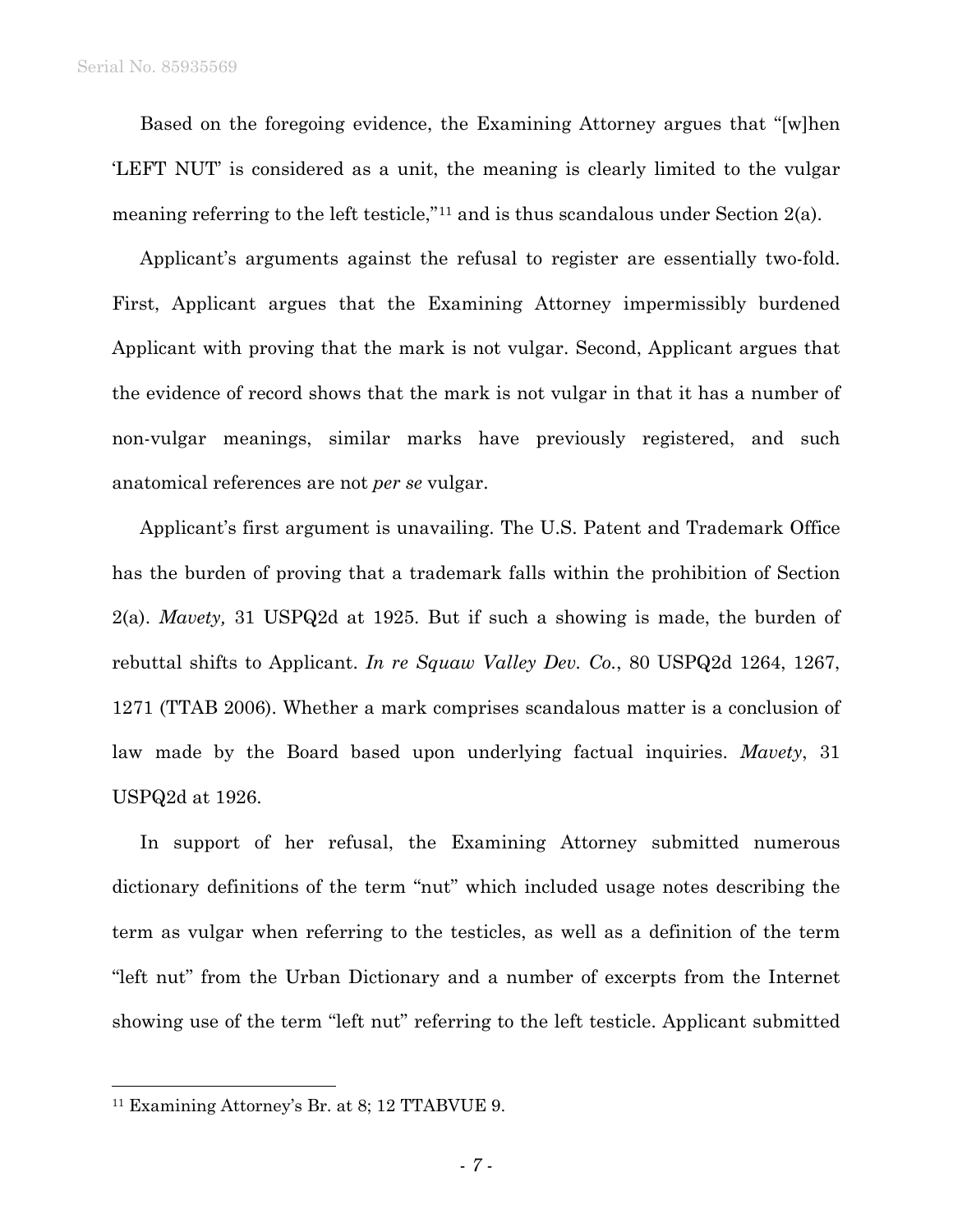evidence in support of registration showing that "nut" has non-scandalous meanings when used in connection with beer, and that marks comprising anatomical references, including several "nut" marks, have previously registered.

Applicant argues that the Examining Attorney impermissibly burdens it with proving that the mark is not vulgar because the Examining Attorney stated that "there is no evidence that the applicant uses 'NUT' to mean anything other than the vulgar meaning . . . . thus expressly burden[ing] the applicant with proving a nonvulgar use."[12](#page-7-0) Applicant misapprehends the nature of the shifting burden of proof. Once the Examining Attorney arguably showed that "left nut" is vulgar by way of the dictionary definitions and Internet excerpts, it became Applicant's burden to show that "left nut" is not vulgar. It is not improper for the Examining Attorney to contend that, based on the evidence, "left nut" is *prima facie* vulgar under *Mavety*, and Applicant's showing has not rebutted the Examining Attorney's evidence. Moreover, it is the Board, not the Examining Attorney or the Applicant, that decides whether a *prima facie* showing has been made, or whether Applicant has rebutted such a showing. *See Star Belly Stitcher*, 107 USPQ2d at 2062.

Applicant's second argument, that the evidence does not support a finding that the mark is not vulgar, is more persuasive. The evidence of record from both the Examining Attorney and Applicant shows that "left nut" has a number of different meanings and is not always vulgar, even when sometimes referring to a testicle.

<span id="page-7-0"></span> $12$  Applicant's Br. at 6; 10 TTABVUE 7.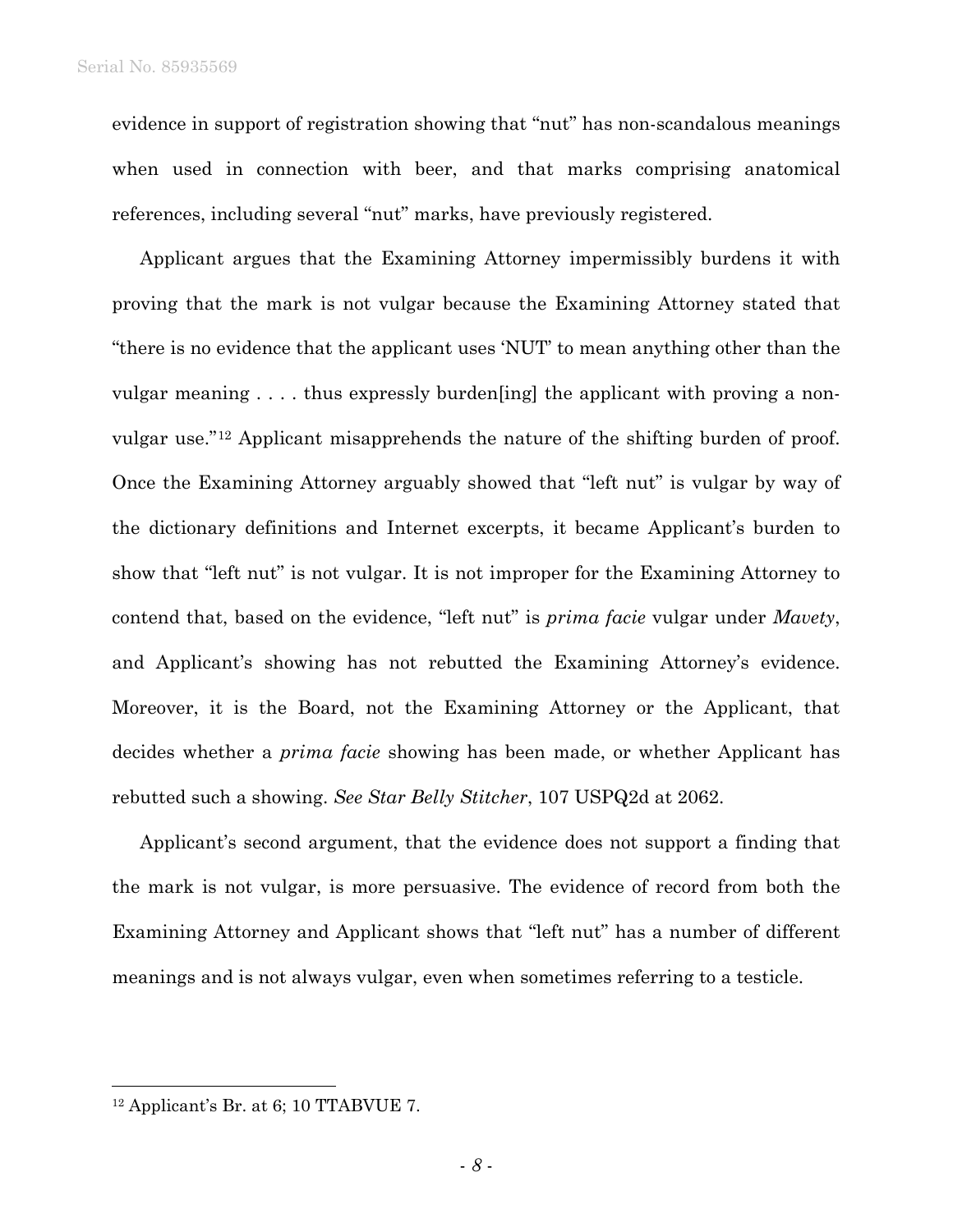The Urban Dictionary definition of "left nut" submitted by the Examining Attorney shows that the term has a number of meanings. "Left nut" can, of course, refer to the left testicle. It also can be a figure of speech used to describe the lengths to which someone might go to attain something of great value. It can refer to a passenger's position in an automobile, i.e., behind the driver. And it can refer to a member of the "political left" or a "left wing screwball."[13](#page-8-0) Only the first of these meanings is arguably vulgar and, therefore, immoral or scandalous under Section 2(a).

Similarly, the Internet excerpts submitted by the Examining Attorney present a mixed picture of the vulgarity of the term "left nut." In one excerpt, former U.S. Senator Alan Simpson tells a reporter to "Grab Your Left Nut For Luck." In four of the excerpts, the term is used as a figure of speech for something of great value. In two excerpts, the term "left nut" is used in a strictly anatomical or medical sense to refer to the left testicle. In only three of the excerpts, the onion.com article, the lyrics by Eminem, and the someecard.com card, is the term used in what could be considered a primarily vulgar form.

Finally, Applicant points to a number of arguably equally-suggestive "nut" marks which have registered, including:

• MY HUSBAND'S NUTS, in typed form, for "candied, shelled, roasted and seasoned" nuts and almonds;<sup>[14](#page-8-1)</sup>

<span id="page-8-0"></span><sup>&</sup>lt;sup>13</sup> http://www.urbandictionary.com; Office Action of September, 5, 2013, pp. 19-24.

<span id="page-8-1"></span><sup>14</sup> Reg. No. 2984922, issued August 16, 2005; Applicant's response of March 4, 2014, p. 45. Applicant's reliance on Application Ser. No. 85894817 for the mark MY MOM'S NUTS is misplaced inasmuch as pending applications have no probative value. *Nike Inc. v. WNBA Enters. LLC,* 85 USPQ2d 1187, 1193 n.8 (TTAB 2007)